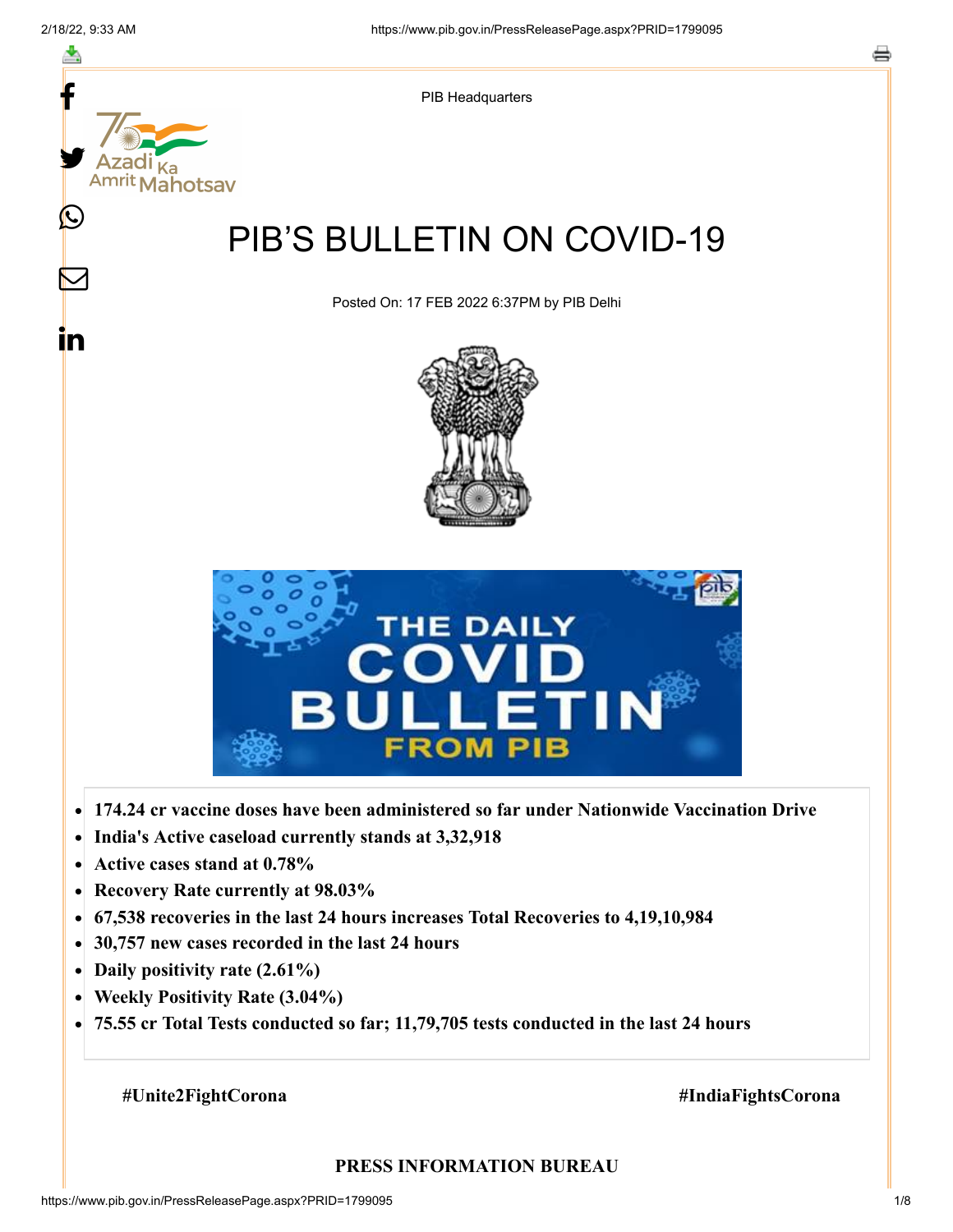f

## **MINISTRY OF INFORMATION & BROADCASTING**

# **GOVERNMENT OF INDIA**

**\*\*\*\*\*** 



**India's Cumulative COVID-19 Vaccination Coverage exceeds 174.24 Cr**

**More than 34.75 lakh Vaccine Doses administered in the last 24 hours**

**Recovery Rate currently stands at 98.03%**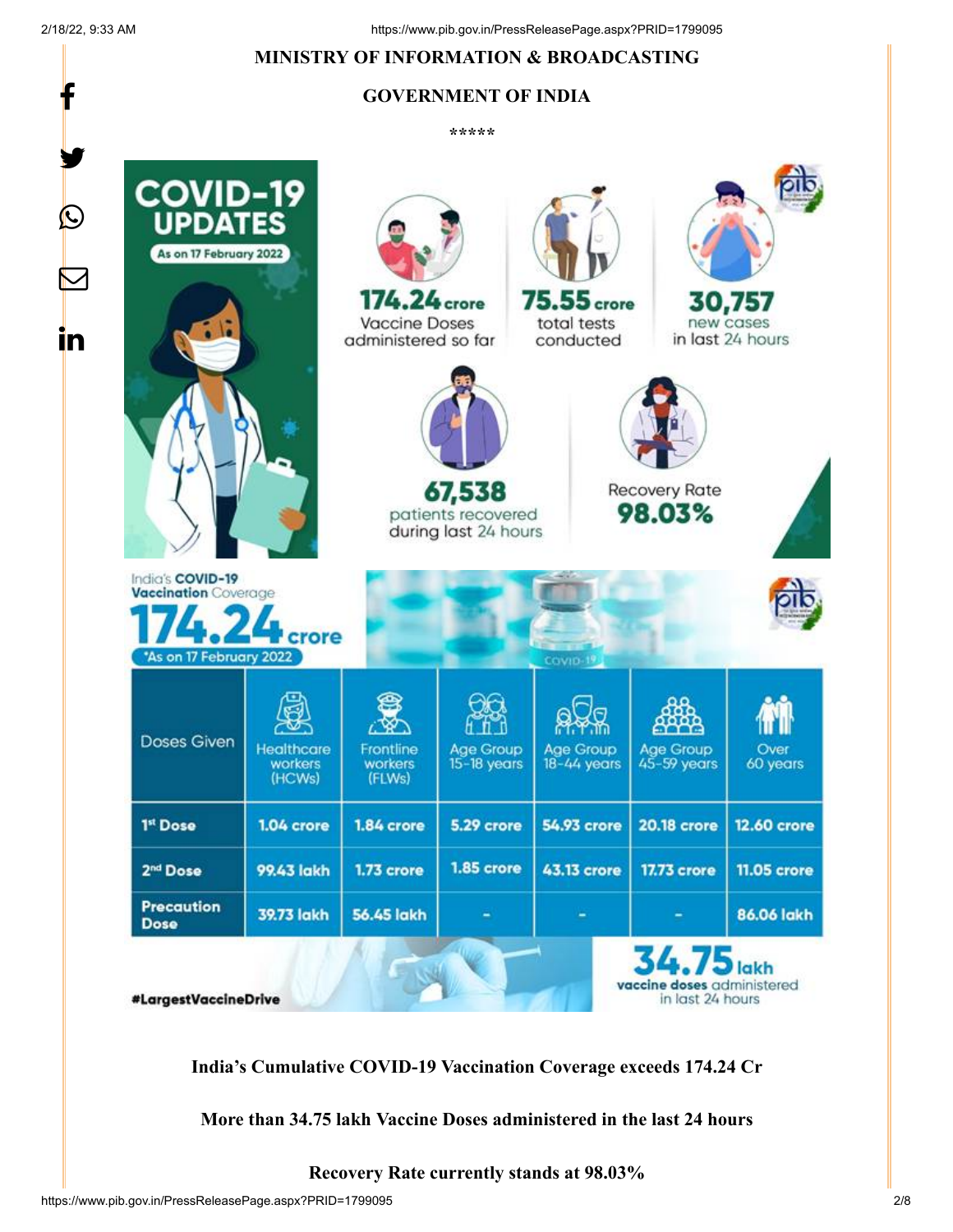f

Y

 $\bigcirc$ 

#### **30,757 New Cases reported in the last 24 hours**

### **India's Active Caseload currently stands at 3,32,918**

### **Weekly Positivity Rate is presently at 3.04%**

With the administration of **more than 34.75 lakh Doses (34,75,951)** vaccine doses in the last 24 hours, India's COVID-19 vaccination coverage has exceeded **174.24 Cr (1,74,24,36,288)** as per provisional reports till 7 am today.

**The set of the Set of the Set of the Set of the Set of the Set of the cumulative figure as per the Set of the set of the set of the set of the set of the set of the set of the set of the set of the set of the set of the s** provisional report till 7 am today include:

| <b>Cumulative Vaccine Dose Coverage</b> |                        |                 |  |
|-----------------------------------------|------------------------|-----------------|--|
| <b>HCWs</b>                             | $1st$ Dose             | 1,04,00,159     |  |
|                                         | $2nd$ Dose             | 99,43,533       |  |
|                                         | <b>Precaution Dose</b> | 39,73,202       |  |
| ${\rm FLWs}$                            | 1 <sup>st</sup> Dose   | 1,84,06,721     |  |
|                                         | $2nd$ Dose             | 1,73,99,323     |  |
|                                         | <b>Precaution Dose</b> | 56,45,765       |  |
| Age Group 15-18 years                   | 1 <sup>st</sup> Dose   | 5,29,34,308     |  |
|                                         | $2nd$ Dose             | 1,85,46,964     |  |
| Age Group 18-44 years                   | 1 <sup>st</sup> Dose   | 54,93,92,751    |  |
|                                         | $2nd$ Dose             | 43, 13, 46, 193 |  |
| Age Group 45-59 years                   | 1 <sup>st</sup> Dose   | 20, 18, 76, 954 |  |
|                                         | $2nd$ Dose             | 17,73,80,069    |  |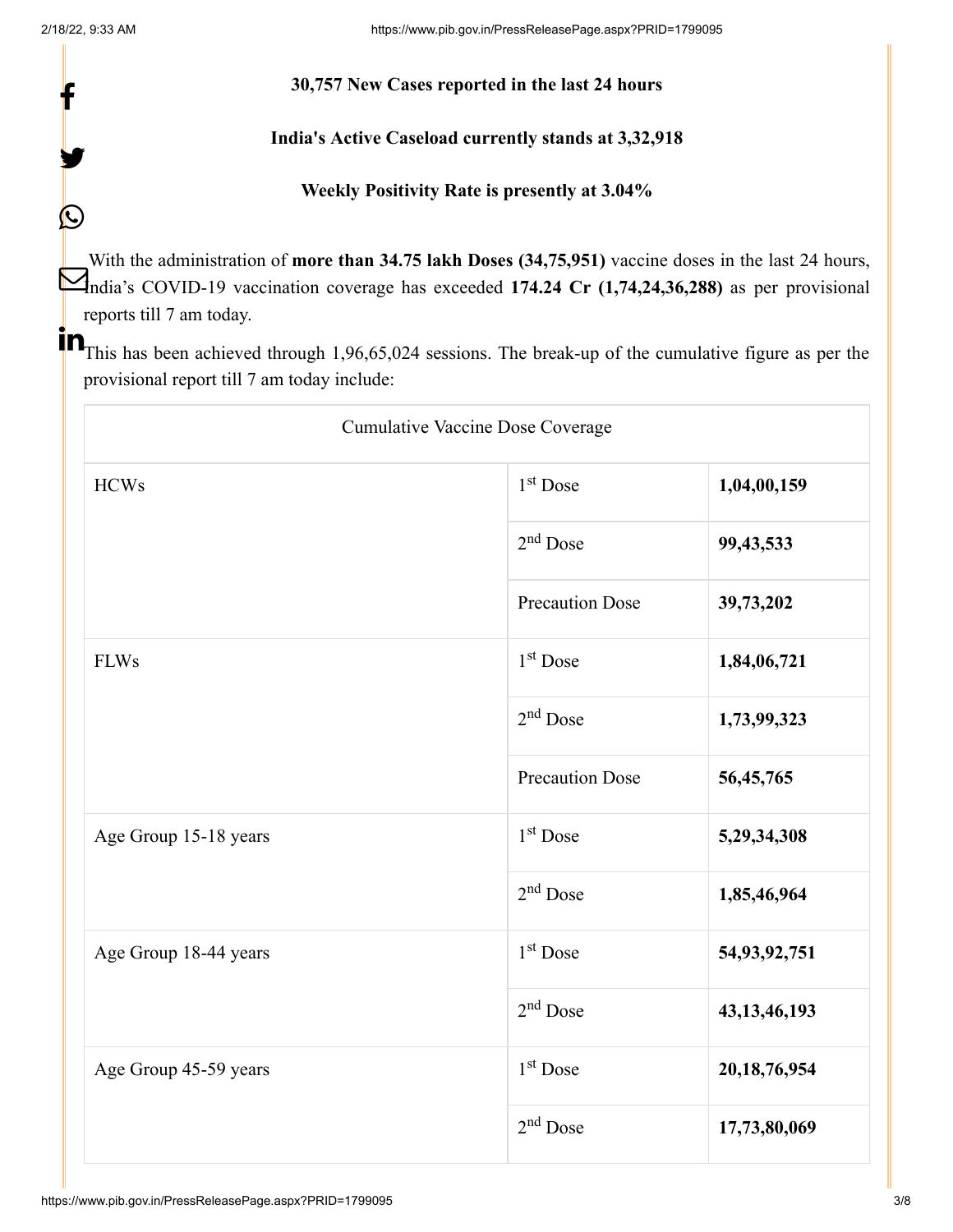|                       | Over 60 years<br>f     | $1st$ Dose             | 12,60,75,411   |
|-----------------------|------------------------|------------------------|----------------|
|                       |                        | $2nd$ Dose             | 11,05,08,628   |
| $\bigcirc$            |                        | <b>Precaution Dose</b> | 86,06,307      |
|                       | <b>Precaution Dose</b> |                        | 1,82,25,274    |
| $\boldsymbol{\nabla}$ | Total                  |                        | 1,74,24,36,288 |
| in                    |                        |                        |                |

**67,538** patients have recovered in the last 24 hours and the cumulative tally of recovered patients (since the beginning of the pandemic) is now at **4,19,10,984.**

Consequently, India's recovery rate stands at **98.03%.**



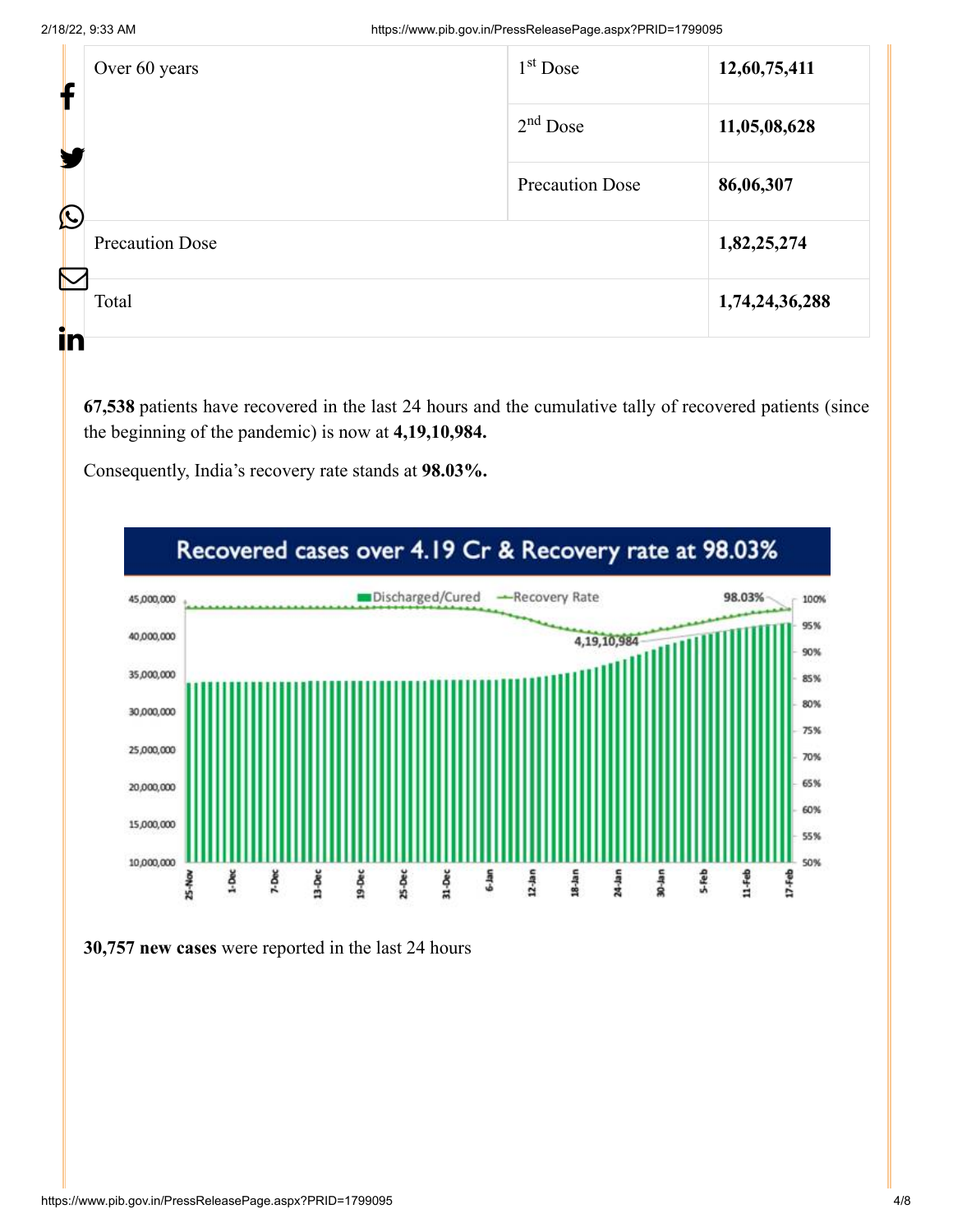2/18/22, 9:33 AM https://www.pib.gov.in/PressReleasePage.aspx?PRID=1799095



India's Active Caseload is presently at **3,32,918.** Active cases constitute **0.78%** of the country's total Positive Cases**.**



The testing capacity across the country continues to be expanded. The last 24 hours saw a total of **11,79,705** tests being conducted. India has so far conducted over **75.55 Cr (75,55,32,460**) cumulative tests.

While testing capacity has been enhanced across the country, **Weekly Positivity Rate** in the country currently **stands at 3.04%** and the **Daily Positivity rate is reported to be 2.61%.**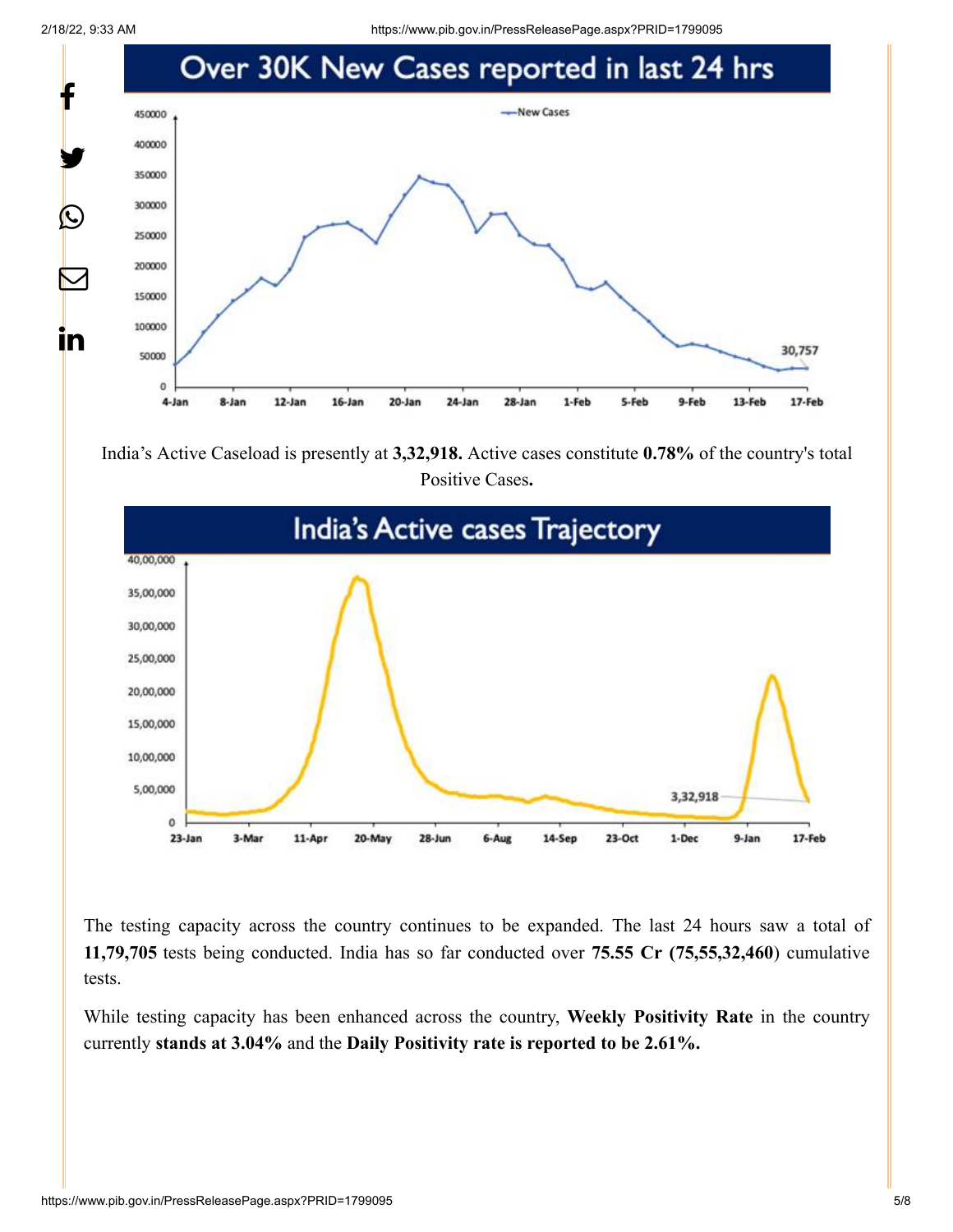



<https://pib.gov.in/PressReleasePage.aspx?PRID=1798926>

# **Update on COVID-19 Vaccine Availability in States/UTs**

# **More than 171.67 Crore vaccine doses provided to States/UTs**

## **More than 11.73 Crore balance and unutilized vaccine doses still available with States/UTs**

The Union Government is committed to accelerating the pace and expanding the scope of COVID-19 vaccination throughout the country. The nationwide COVID 19 vaccination started on  $16<sup>th</sup>$  January 2021. The new phase of universalization of COVID-19 vaccination commenced from 21<sup>st</sup> June 2021. The vaccination drive has been ramped up through availability of more vaccines, advance visibility of vaccine availability to States and UTs for enabling better planning by them, and streamlining the vaccine supply chain.

As part of the nationwide vaccination drive, Government of India has been supporting the States and UTs by providing them COVID Vaccines free of cost. In the new phase of the universalization of the COVID19 vaccination drive, the Union Government will procure and supply (free of cost) 75% of the vaccines being produced by the vaccine manufacturers in the country to States and UTs.

| <b>VACCINE DOSES</b> | (As on $17th$ February 2022) |  |
|----------------------|------------------------------|--|
| <b>SUPPLIED</b>      | 1,71,67,66,220               |  |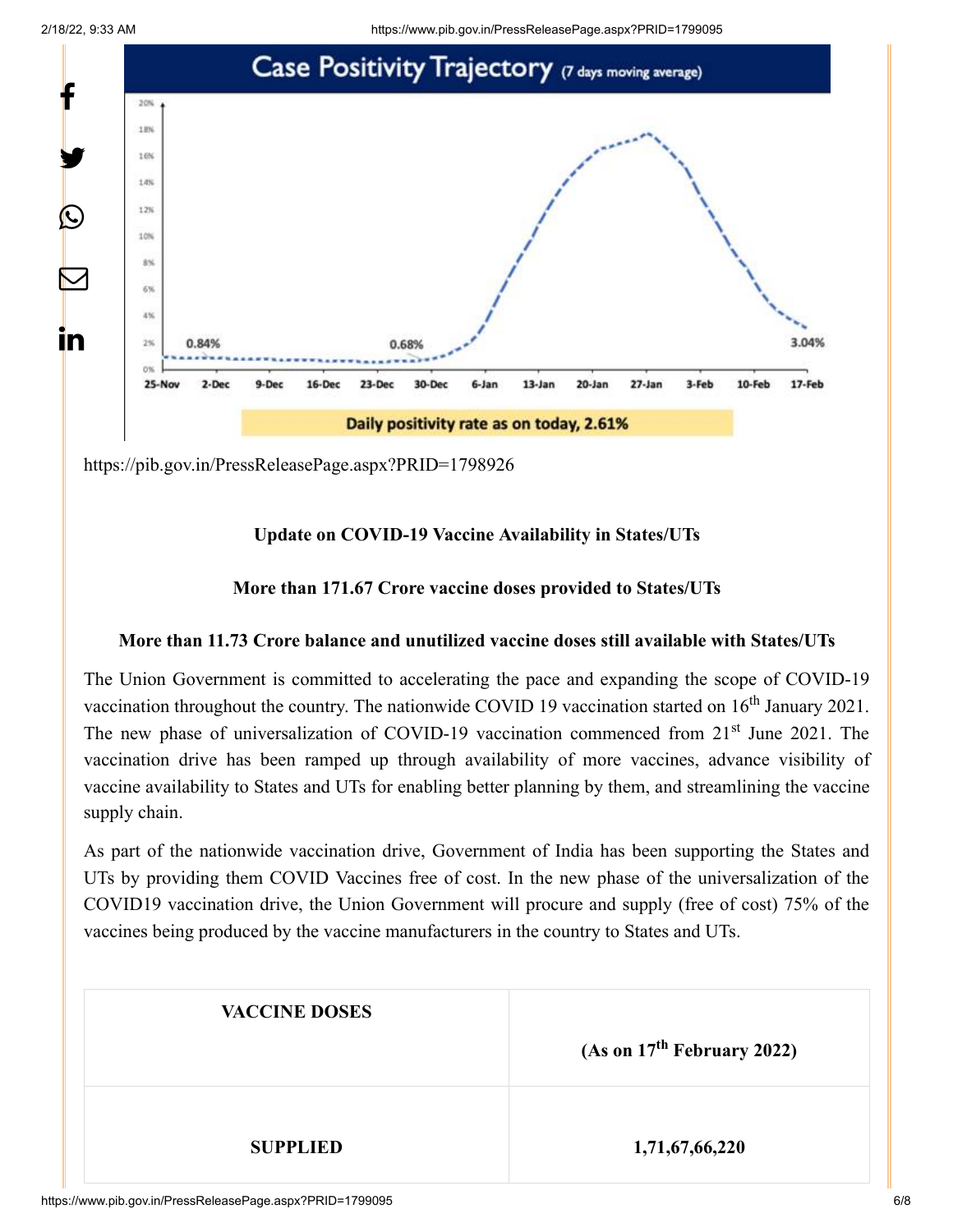f

У.

(L

**BALANCE AVAILABLE 11,73,17,451**

More than **171.67 crore (1,71,67,66,220)** vaccine doses have been provided to States/UTs so far through Govt. of India (free of cost channel) and through direct state procurement category.

More than **11.73 Cr (11,73,17,451)** balance and unutilized COVID Vaccine doses are still available with The States/UTs to be administered.

<https://pib.gov.in/PressReleasePage.aspx?PRID=1798923>

#### **Tweet links**

[#LargestVaccineDrive](https://twitter.com/hashtag/LargestVaccineDrive?src=hash&ref_src=twsrc%5Etfw) [#Unite2FightCorona](https://twitter.com/hashtag/Unite2FightCorona?src=hash&ref_src=twsrc%5Etfw)

कोरोना से सुरक्षा में टीकाकरण और [#COVID](https://twitter.com/hashtag/COVID?src=hash&ref_src=twsrc%5Etfw) अनुरूप व्यवहार के महत्व के बारे में जानने के लिए हमसे जुडें Instagram LIVE पर शुक्रवार 18 फरवरी 2022 को शाम 4 बजे से डॉ. रणदीप गुलेरिया, निदेशक, एम्स, नई दिल्ली के साथ [pic.twitter.com/O54fDPJjg8](https://t.co/O54fDPJjg8)

— Ministry of Health (@MoHFW\_INDIA) [February 16, 2022](https://twitter.com/MoHFW_INDIA/status/1493850204004810753?ref_src=twsrc%5Etfw)

[#Unite2FightCorona](https://twitter.com/hashtag/Unite2FightCorona?src=hash&ref_src=twsrc%5Etfw)[#LargestVaccineDrive](https://twitter.com/hashtag/LargestVaccineDrive?src=hash&ref_src=twsrc%5Etfw) [pic.twitter.com/5OlOo4RlxR](https://t.co/5OlOo4RlxR)

— Ministry of Health (@MoHFW\_INDIA) [February 17, 2022](https://twitter.com/MoHFW_INDIA/status/1494192439485415427?ref_src=twsrc%5Etfw)

[#Unite2FightCorona](https://twitter.com/hashtag/Unite2FightCorona?src=hash&ref_src=twsrc%5Etfw) [#IndiaFightsCorona](https://twitter.com/hashtag/IndiaFightsCorona?src=hash&ref_src=twsrc%5Etfw) [#OmicronVariant](https://twitter.com/hashtag/OmicronVariant?src=hash&ref_src=twsrc%5Etfw) [pic.twitter.com/qrWo4yHSos](https://t.co/qrWo4yHSos)

— Ministry of Health (@MoHFW\_INDIA) [February 17, 2022](https://twitter.com/MoHFW_INDIA/status/1494121801756344320?ref_src=twsrc%5Etfw)

**\*\*\*\*\*\***

**AS**

(Release ID: 1799095) Visitor Counter : 129